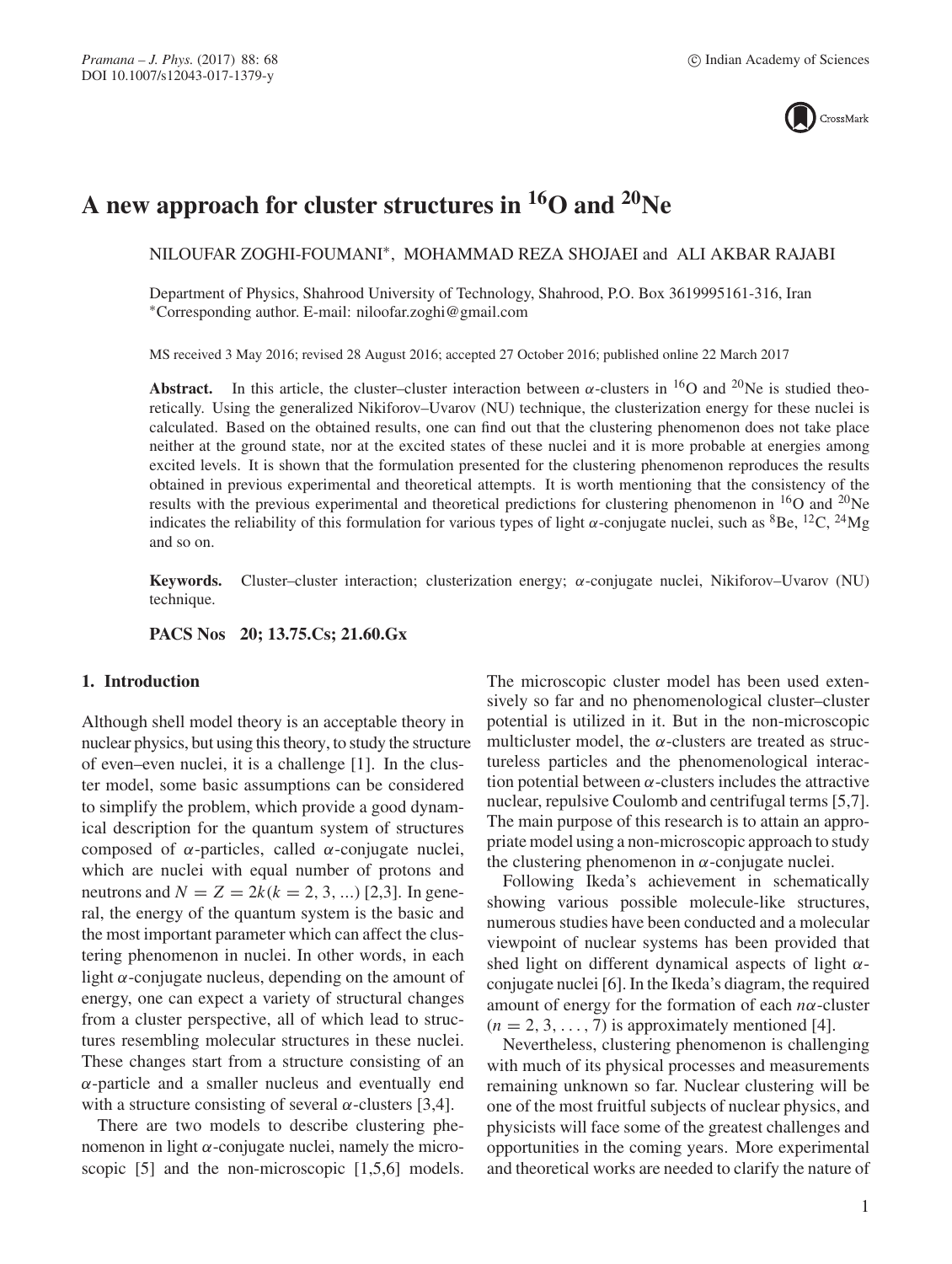clustering phenomenon. To the best of our knowledge, despite the importance of the subject, no comprehensive analytical model has been proposed to investigate the nature of clustering phenomenon in  $\alpha$ -conjugate nuclei with a non-microscopic model [8–12].

In this work, the non-microscopic  $\alpha$ -cluster model [4,13] is used for computational analysis of clustering phenomenon in  ${}^{16}O$  and  ${}^{20}Ne$  nuclei as four and five  $\alpha$ cluster structures, respectively. Then, a suitable potential for the interaction between  $\alpha$ -clusters is suggested and, for the first time, a numerical method is proposed for calculating the clusterization energy of these nuclei as non-relativistic multi- $\alpha$ -particle quantum systems. As mentioned before, the energy level of the system is a strategic parameter to investigate the clustering phenomenon. Therefore, this article focusses on calculating this main parameter. Based on the calculations, it is revealed that the  $\alpha$ -cluster phase is situated between excited levels. Furthermore, the predicted energies of the system in the  $\alpha$ -cluster phase are 112.78 MeV for  $16$ O and 140.97 MeV for  $20$ Ne. The proposed mathematical model is comprehensively discussed in the following sections and it will be demonstrated that the obtained results are consistent with the experimental and theoretical values reported earlier.

## **2. Proposed mathematical model**

As mentioned earlier, the phenomenological interaction potential between  $\alpha$ -clusters should be the sum of nuclear, Coulomb and centrifugal terms [7]. Accordingly, the nuclear and Coulomb part of cluster–cluster potential is suggested as eq. (1), which is suitable for studying the light  $\alpha$ -conjugate nuclei in their  $\alpha$ -cluster phase:

$$
V(r) = \frac{b e^{-2ar}}{(1 - e^{-ar})^2} - \frac{ce^{-ar}}{(1 - e^{-ar})} + \frac{f}{r},
$$
 (1)

where  $b, c$  and  $f$  are repulsive core strength (at near distances), attraction strength (at intermediate distances) and the strength of Coulomb repulsion (at far distances) respectively and a is related to the range of potential. It should be noted that, the first two terms in the proposed potential are of Manning–Rosen-type and the last term is of Coulomb-type. The Manning– Rosen potential is one of the most useful, applicable and reasonable short-range potentials in physics which is used not only as a mathematical model for describing diatomic molecular vibrations but also as a potential model for studying bound states and scattering parameters in nuclear physics [14–16].

To calculate the energy of a multicluster system from a non-relativistic perspective in the presence of such a local potential, which is only a function of the interparticle distance  $(r)$ , one should solve the timeindependent Schrödinger equation. In a method that is provided to solve Schrödinger equation for a system of N-identical particles with a hyperspherical formalism, the part of Schrödinger equation which is related to the hyper-radius x is expressed as  $[17]$ 

$$
\frac{d^2 R(x)}{dx^2} + \frac{D - 1}{x} \frac{dR(x)}{dx} + \frac{2\mu}{\hbar^2} \left[ E - V(x) - \frac{\hbar^2 l(l + D - 2)}{2\mu x^2} \right] R(x) = 0,
$$
\n(2)

where  $R(x)$  and  $V(x)$  are the radial parts of the N-body wave function and the hyperpotential, respectively. In eq. (2),  $D = 3N - 3$  and  $\mu$  is the reduced mass.  $E$  represents the energy of the system and  $h$  is the Planck's constant represented by  $\hbar = h/2\pi$ . l indicates the angular momentum quantum number. Thus, in the hyperspherical formalism, the radial part of the timeindependent Schrödinger equation in the presence of the proposed potential takes the following form:

$$
\frac{d^2 R(x)}{dx^2} + \frac{D-1}{x} \frac{dR(x)}{dx} + \frac{2\mu}{\hbar^2} \left[ E - \frac{be^{-2ax}}{(1 - e^{-ax})^2} + \frac{ce^{-ax}}{(1 - e^{-ax})} - \frac{f}{x} - \frac{\hbar^2 l(l + D - 2)}{2\mu x^2} \right] R(x) = 0.
$$
 (3)

It is worth mentioning that in eq. (3) the potential equation (1) is added to a centrifugal term and the effective potential of the system is actually the sum of Manning–Rosen, Coulomb and centrifugal terms [18].

It is known that eq. (3) cannot be solved by the usual methods. Thus, like other researchers, we use a proper approximation for the centrifugal term [18–23]:

$$
\frac{1}{x^2} \approx \frac{a^2 e^{-2ax}}{(1 - e^{-ax})^2}
$$
 (4)

and equivalently, we can consider

$$
\frac{1}{x} \approx \frac{a e^{-ax}}{1 - e^{-ax}}.\tag{5}
$$

In the last two equations, a ensures the integrity of dimensions. In figure 1, it is demonstrated that for short potential ranges, eq. (4) is a proper approximation for  $y(x) = \frac{1}{x^2}.$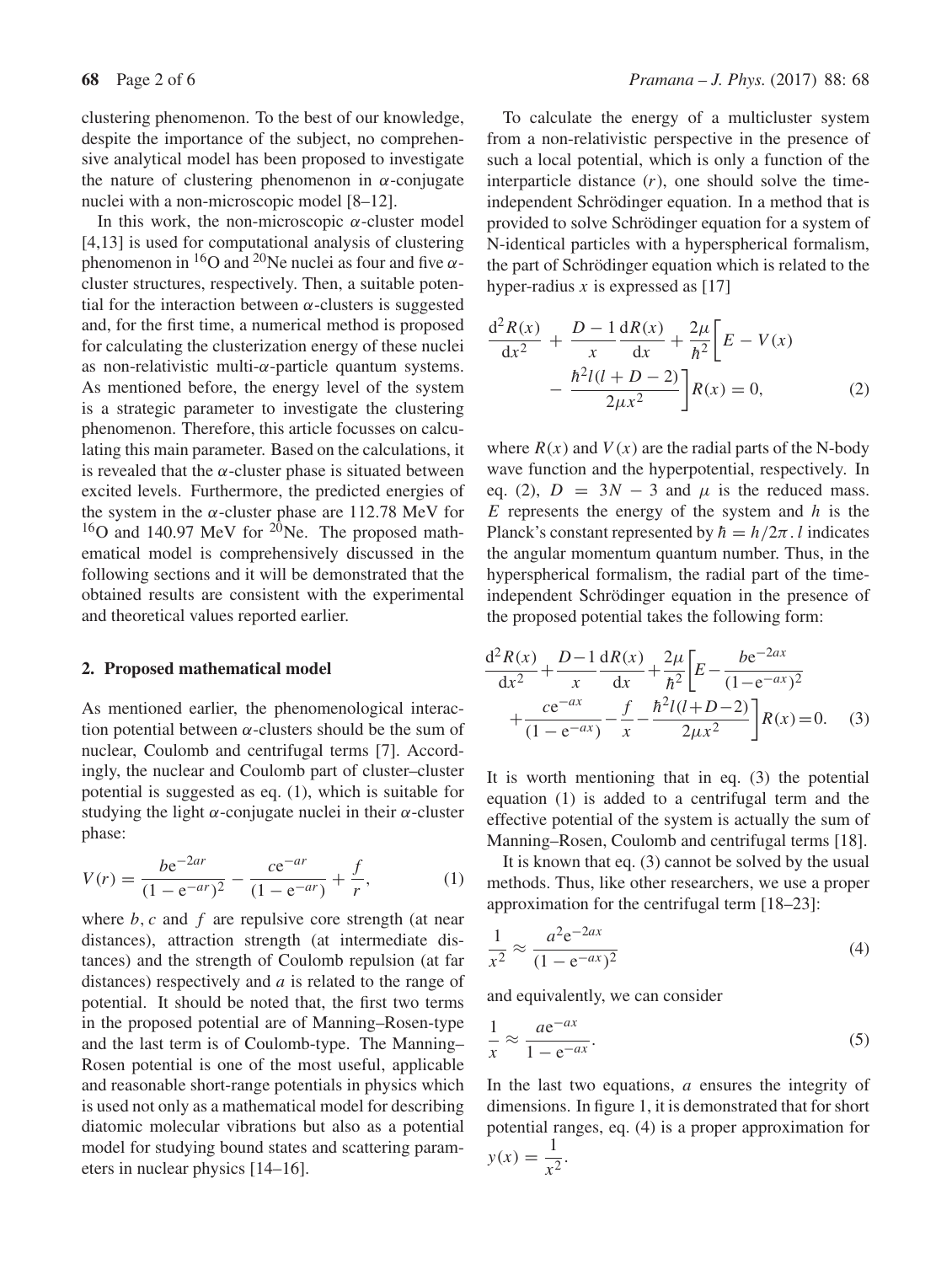As a result, eq. (3) becomes

$$
\frac{d^2 R(x)}{dx^2} + \frac{(D-1)ae^{-ax}}{(1 - e^{-ax})} \frac{dR(x)}{dx} + \frac{(ae^{-ax})^2}{(1 - e^{-ax})^2} \times \left[ \left( \frac{2\mu E}{\hbar^2} \right) \left( \frac{(1 - e^{-ax})^2}{(ae^{-ax})^2} \right) - \frac{2\mu b}{\hbar^2 a^2} + \left( \frac{2\mu c}{\hbar^2} \right) \left( \frac{(1 - e^{-ax})}{a^2 e^{-ax}} \right) - \left( \frac{2\mu f}{\hbar^2} \right) \left( \frac{(1 - e^{-ax})}{ae^{-ax}} \right) - l(l + D - 2) \right] R(x) = 0.
$$
\n(6)

By introducing a new variable as

$$
s(x)^{-1} = \frac{a e^{-ax}}{(1 - e^{-ax})},
$$
\n(7)

eq. (6) can be further transformed into the following form:

$$
\frac{d^2 R(x)}{ds(x)^2} + \frac{(D-1)}{s(x)} \frac{dR(x)}{ds(x)} + \frac{1}{s(x)^2}
$$
  
 
$$
\times \left[ \frac{2\mu E}{\hbar^2} s(x)^2 - \frac{2\mu b}{\hbar^2 a^2} + \left( \frac{2\mu c}{\hbar^2 a} - \frac{2\mu f}{\hbar^2} \right) s(x) - l(l+D-2) \right] R(x) = 0.
$$
 (8)

Then, with further analysis and simplification, eq. (8) becomes

$$
\frac{d^2 R(x)}{ds(x)^2} + \frac{(D-1) dR(x)}{s(x)} + \frac{1}{s(x)^2}
$$
  
×  $[-\varepsilon^2 s(x)^2 + M_1 s(x) + M_2]R(x) = 0$ , (9)

where

$$
\begin{cases}\n\varepsilon^2 = \frac{-2\mu E}{\hbar^2}, & \varepsilon > 0, \\
M_1 = \frac{2\mu c}{\hbar^2 a} - \frac{2\mu f}{\hbar^2}, \\
M_2 = \frac{-2\mu b}{\hbar^2 a^2} - l(l + D - 2).\n\end{cases}
$$
\n(10)

As it can be realized, the Schrödinger equation with the considered potential for the interaction between α-clusters has transformed to a second-order differential equation that agrees with the general form of the equation in Nikiforov–Uvarov method. This technique can be used to solve eq. (9). In the next section, the parametric NU method is briefly described.

# **3. The general framework of the Nikiforov–Uvarov (NU) technique**

The Nikiforov–Uvarov method offers a powerful mathematical model to solve second-order differential equations. For a given potential, the Schrödinger equation is reduced to a generalized equation of hypergeometrictype with an appropriate coordinate transformation  $s =$  $s(r)$ . In this method, the differential equations can be written as follows [24,25]:

$$
\psi_{n}''(s) + \frac{\tilde{\tau}(s)}{\sigma(s)} \psi_{n}'(s) + \frac{\tilde{\sigma}(s)}{\sigma^{2}(s)} \psi_{n}(s) = 0, \qquad (11)
$$

where  $\sigma(s)$  and  $\tilde{\sigma}(s)$  are polynomials that can be at most second degree, and  $\tilde{\tau}(s)$  is a first-degree polynomial. To find a particular solution for eq. (11) by



Figure 1. The centrifugal-type term (solid curve) and its approximation in eq. (4) (dotted curve).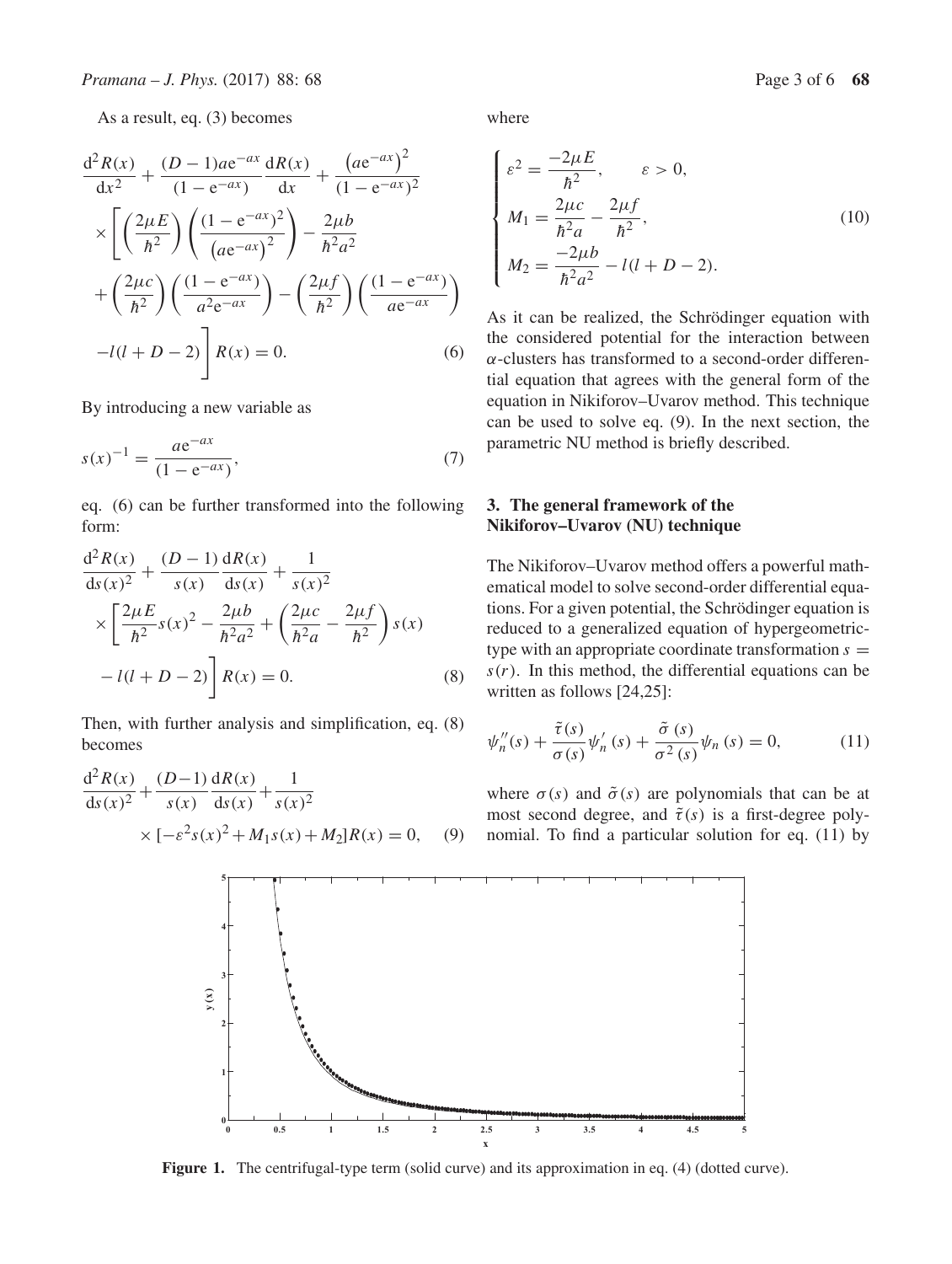separation of variables, the following transformation is applied:

$$
\psi_n(s) = \varphi_n(s) y_n(s) \tag{12}
$$

which reduces eq. (11) to a hypergeometric-type function:

$$
\sigma(s)y_n''(s) + \tau(s)y_n'(s) + \lambda y_n(s) = 0
$$
\n(13)

where  $\tau(s) = \tilde{\tau}(s) + 2\pi(s)$  and  $\tau'(s) < 0$  which means  $\tau(s)$  has a negative derivative. Additionally,  $\lambda$ is a parameter with the following definitions:

$$
\begin{cases} \lambda_n = -n\tau'(s) - \frac{n(n-1)}{2}\sigma''(s), & n = 0, 1, 2, ... \\ \lambda = k + \pi'(s) \end{cases}
$$
 (14)

and equality of the two parts in eq. (14) yields the energy eigenvalues of the intended multiparticle system.

Furthermore, the function  $\pi(s)$  is defined as

$$
\pi(s) = \frac{\sigma'(s) - \tilde{\tau}(s)}{2}
$$

$$
\pm \sqrt{\left(\frac{\sigma'(s) - \tilde{\tau}(s)}{2}\right)^2 - \tilde{\sigma}(s) + k\sigma(s)} \quad (15)
$$

 $\pi(s)$  should be a first-degree polynomial and the expression under the square root must be square of a polynomial. In this way, the value of  $k$  will be determined [26,27].

#### **4. Mathematical calculation and results**

The NU method has been applied to present the results based on the discussed model. To this end, eqs (9) and (11) have been compared and the following expressions have been obtained:

$$
\begin{cases} \tilde{\tau} = (D - 1), \\ \sigma(s) = s(x), \\ \tilde{\sigma}(s) = [-\varepsilon^2 s(x)^2 + M_1 s(x) + M_2]. \end{cases}
$$
(16)

Substituting the above expressions into eq. (15) and considering the NU method condition for  $\pi(s)$ , with some analysis and simplification, the following equation can be achieved:

$$
\pi(s) = \frac{(2-D)}{2} \pm \left[ \varepsilon s(x) + \left( -M_2 + \left[ \frac{(2-D)}{2} \right]^2 \right)^{1/2} \right].
$$
\n(17)

Since we have the polynomial  $\tau(s) = \tilde{\tau}(s) + 2\pi(s)$ with a negative derivative, the suitable form has to be established for this parameter. Therefore,

$$
\tau(s) = 1 - 2 \left[ \varepsilon s(x) + \left( -M_2 + \left[ \frac{(2-D)}{2} \right]^2 \right)^{1/2} \right].
$$
\n(18)

Finally, considering the notations of (10) and eqs (14), the equation of energy for such a system of  $\alpha$ -clusters can be obtained:

$$
E = -\left(\frac{2\mu}{\hbar^2}\right) \left(\frac{(c/a) - f}{(1+2n) - \left(\frac{8\mu b}{\hbar^2 a^2} + 4l(l+D-2) + (2-D)^2\right)^{1/2}}\right)^2.
$$
 (19)

Having achieved this important equation, we can calculate the clusterization energy for  ${}^{16}O$  and  ${}^{20}Ne$ nuclei in their  $\alpha$ -cluster phase by assigning appropriate values to coefficients of the potential.

It is worth mentioning that in our non-microscopic model, the  $\alpha$ -clusters are assumed to be structureless particles. Thus, we are dealing with four clusters in  $16$ O and five clusters in  $20$ Ne interacting via eq. (1). In table 1, the obtained results are compared with the previous theoretical and experimental values [3,12,28].

In this paper, binding energy is the energy of a bound system consisting of A nucleons, but clusterization energy is the energy of a bound system consisting of  $k \alpha$ -clusters. (A is the number of nucleons and k is the number of  $\alpha$ -clusters). It can be realized that the energy of the nucleonic system is different from the energy of the clustered system (and hence the equivalent mass of energy in these two situations is different). This reminder corresponds to Ikeda's achievements in 1968 [4]. Additionally, it should be noted that, for each of the nucleus listed in table 1, the potential coefficients are determined by fitting the parameters so that the clusterization energies mentioned in the Ikeda's diagram [4] are reproduced.

As shown in table 1, the clusterization energies, calculated with the proposed potential in this paper, are in good agreement with the experimental and theoretical results for the two intended nuclei, which are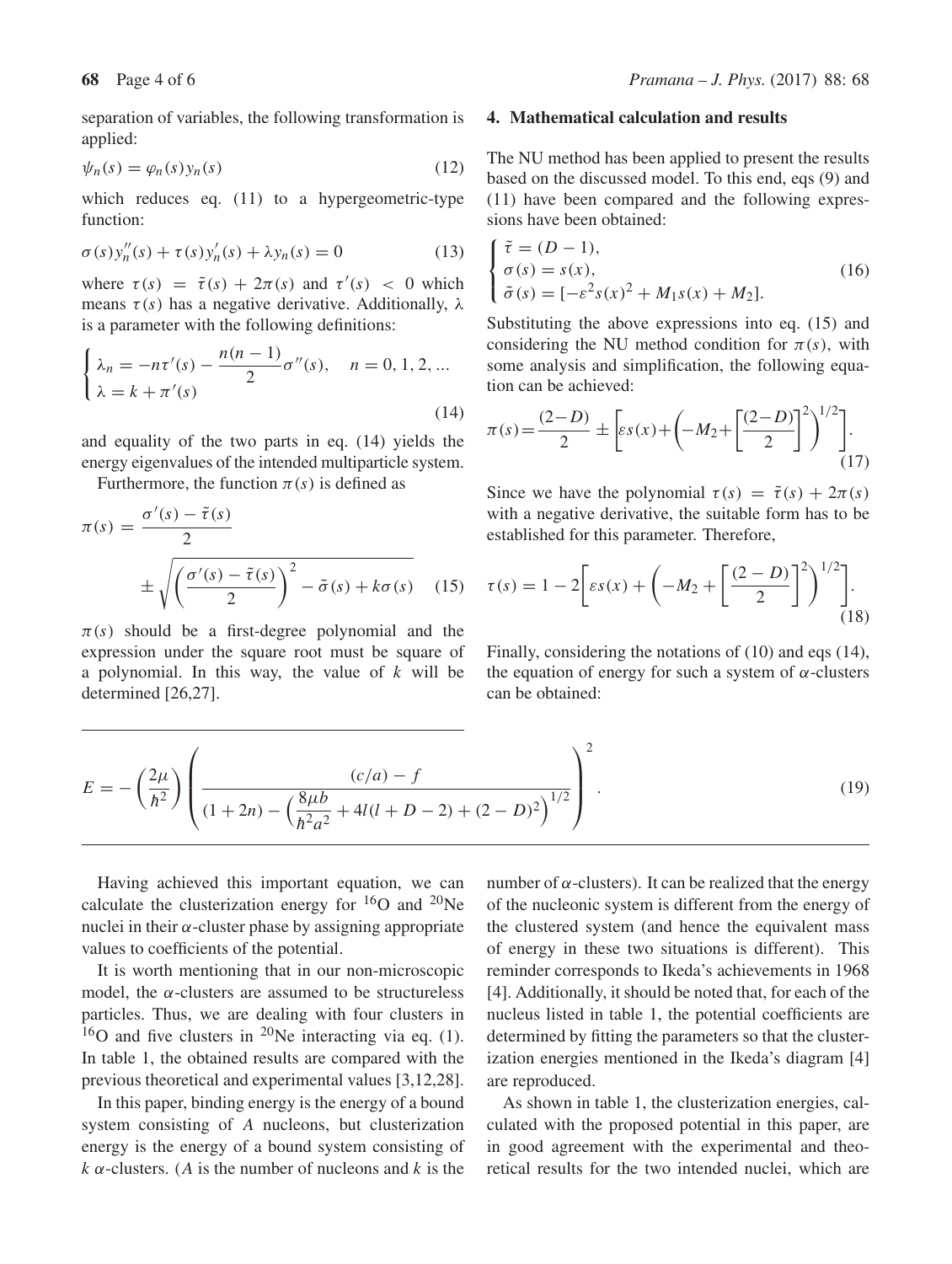**Table 1.** Binding energy (at ground state), energy of the system in  $^{16}O$  and  $^{20}Ne$  as four and five  $\alpha$ -clusters respectively, and the comparison of results with previous experimental and theoretical attempts [3,4,12,28,29].

| <b>Nucleus</b>                                                                                                                                                                                                 | Coefficients of<br>the potential | <b>Binding</b><br>energy<br>(MeV) | Energy of the<br>clustered<br>system in our experimental theoretical<br>work<br>(MeV) | Other<br>attempts<br>(MeV) | Other<br>attempts<br>(MeV) |
|----------------------------------------------------------------------------------------------------------------------------------------------------------------------------------------------------------------|----------------------------------|-----------------------------------|---------------------------------------------------------------------------------------|----------------------------|----------------------------|
| <sup>16</sup> O (as a 4 $\alpha$ -structure) $\begin{cases} a = 0.6 \text{ fm}^{-1} \\ b = 2 \text{ MeV} \\ c = 96.1 \text{ MeV} \\ f = 7 \text{ MeV} \cdot \text{fm} \end{cases}$ -127.621 -112.78 -113.181   |                                  |                                   |                                                                                       |                            | $-110$                     |
| <sup>1</sup><br><sup>0</sup> Ne (as a 5 $\alpha$ -structure) $\begin{cases} a = 0.7 \text{ fm}^{-1} \\ b = 2 \text{ MeV} \\ c = 179.3 \text{ MeV} \\ c = 7 \text{ MeV} \end{cases}$ -160.6471 -140.97 -140.687 |                                  |                                   |                                                                                       |                            | $-137.5$                   |

mentioned as preliminary examples. Therefore, the proposed mathematical model can be reliable for other light  $\alpha$ -conjugate nuclei such as <sup>8</sup>Be, <sup>12</sup>C, <sup>24</sup>Mg and so on, with  $N = 2, 3, \dots$  in eq. (2) and fitting the potential parameters for each specific nucleus. These investigations will be reported in a separate work later.

### **5. Conclusions**

The main purpose of this research is to attain a unified method to utilize the  $\alpha$ -cluster model for all light  $\alpha$ -conjugate nuclei. Thus, using a proper nonmicroscopic approach, the molecule-like picture of  ${}^{16}O$ and <sup>20</sup>Ne nuclei as four and five  $\alpha$ -cluster structures respectively is considered. The suitable potential which is assumed for the interaction between  $\alpha$ -clusters in this paper, is a composition of nuclear, Coulomb and centrifugal terms. The radial part of the time-independent Schrödinger equation with this potential is analytically solved. The energy equation for a system of  $N-\alpha$ clusters is obtained and the clusterization energies for these two nuclei are calculated. It is revealed that the results are consistent with the previous experimental and theoretical attempts.

Finally, it is concluded that in the non-microscopic approach for the clustering phenomenon in  ${}^{16}O$  and  ${}^{20}Ne$ , the proposed potential and mathematical model can be appropriate for all other light  $\alpha$ -conjugate nuclei. Under these interpretations, more theoretical works are required to clarify the application of cluster models to various properties of light α-conjugate nuclei.

# **Acknowledgements**

The authors would like to thank the reviewer for the helpful and constructive comments that greatly contributed to improving the final version of the paper. They would also like to express their gratitude to the Research Deputy of Shahrood University of Technology.

#### **References**

- [1] C Beck, *Clusters in nuclei* (Springer-Verlag Berlin Heidelberg, 2010) Vols 1–3
- [2] M Freer and A C Merchant, *J. Phys. G* **23**, 261 (1997)
- [3] W von Oertzen, M Freer and Y Kanada-En'yo, *Phys. Rep.* **432**, 43 (2006)
- [4] K Ikeda, N Takigawa and H Horiuchi, *Prog. Theor. Phys. Suppl.* **68**, 464 (1968)
- [5] K Arai *et al*, *Prog. Theor. Phys. Suppl.* **142**, 97 (2001)
- [6] M Brenner, T Lönnroth and F B Malik (eds.), Clustering phenomena in atoms and nuclei: International Conference on Nuclear and Atomic Clusters, *European Physical Society Topical Conference* (Åbo Akademi, Turku, Finland, June 3–7, 2013) *Springer Science & Business Media*, 161–172 & 379
- [7] B Buck, A C Merchant and S M Perez, *Phys. Re*v*. C* **51**, 559 (1995)
- [8] J P Ebran, E Khan, T Nikšić and D Vretenar, *Phys. Rev. C* **87**, 044307 (2013)
- [9] M Freer, *Nature* **487**, 309 (2012)
- [10] J P Ebran, E Khan, T Nikšić and D Vretenar, *Nature* 487, 341 (2012)
- [11] Z Sosin and J Kallunkathariyil, *Acta Phys. Polon. B* **45**, 925 (2014)
- [12] M Freer, *Rep. Prog. Phys.* **70**, 2149 (2007)
- [13] L R Hafstad and E Teller, *Phys. Re*v*.* **54**, 681 (1938)
- [14] M K Bahar and F Yasuk, *Few-Body Systems* **53**, 515 (2012)
- [15] M F Manning and N Rosen, *Phys. Re*v*.* **44**(**11**), 951 (1933)